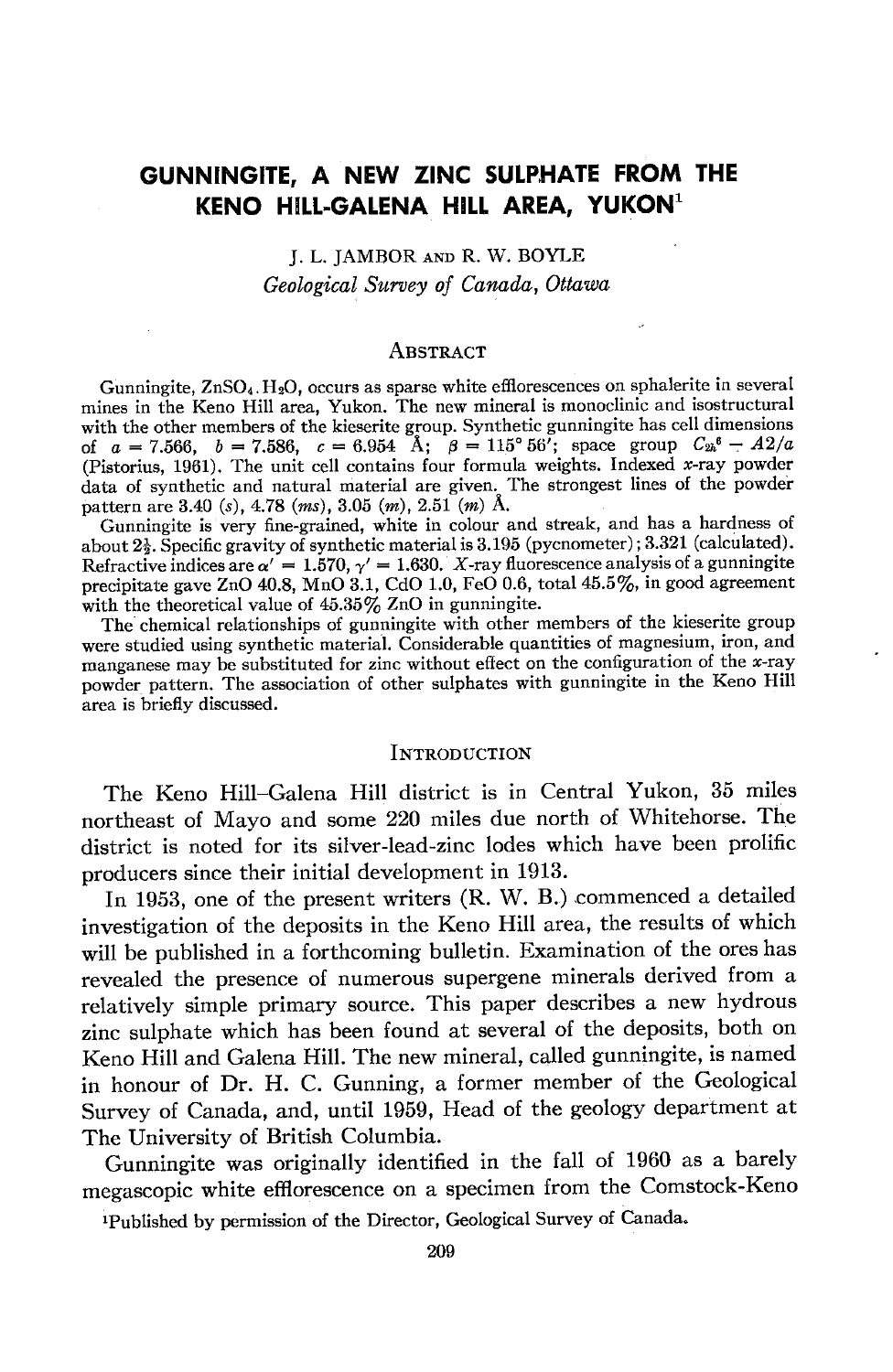property (No. 23, Fig. 1). The sample consisted of brecciated vein quartz containing numerous thin, irregular veinlets of arsenopyrite. All surfaces of the rock were heavily coated with dark reddish-brown goethite and light yellow-green, fine-grained coatings of pharmacosiderite, scorodite, jarosites, and gypsum. Atop these minerals, and last to have formed, were white irregular patches of the mineral now called gunningite. Although  $x$ -ray powder photographs of the white sulphate showed it to be identical to synthetic  $ZnSO_4$ . H<sub>2</sub>O, other zinc minerals were absent and insufficient pure material was available for a spectrographic analysis.

Some six months after this initial discovery, a thorough examination of over a thousand specimens from the Keno area was undertaken and small amounts of gunningite were found in samples from many additional properties: on Keno Hill, at the Gambler workings (22)2, and in the No. 9 vein system; on Galena Hill, at the Galkeno mine (11), the 200 and  $650$  levels of the Calumet mine  $(8)$ , the Cream  $(7)$ , Silver King  $(1)$ and Leo 1-8 claims, the latter 4,000 feet northwest of the Silver King mine.

#### **OCCURRENCE**

The deposits of the Keno Hill-Galena Hill district are veins and lodes in faults that cut quartzites, phyllites, schists and greenstones (Fig. 1). The principal primary minerals are siderite, quartz, galena, sphalerite, chalcopyrite, pyrite, arsenopyrite and freibergite. These are altered in the zones of oxidation to limonite, various hydrous manganese oxides (wad), scorodite, jarosites, beudantite, bindheimite, cerussite, malachite, azurite, smithsonite, anglesite, and gypsum. In addition some native silver, pyrargyrite, and hawleyite occur in both the zones of oxidation and reduction.

The gunningite is generally found closely associated with incipiently oxidized sphalerite in the veins and lodes and on the old mine dumps. In the deposits the mineral is present in those parts that are relatively dry, and on the dumps the mineral appears on the oxidizing sphalerite after long periods of hot dry weather. In all occurrences the mineral appears as delicate effiorescences directly on the surface of sphalerite, or as efflorescences on limonite, scorodite, gypsum, and other supergene minerals closely associated with the zinc sulphide.

## $X$ -ray and Crystallographic Data

Gunningite,  $ZnSO_4$ . H<sub>2</sub>O, is monoclinic and assumed to be isostructural with the other members of the kieserite group. The unit cell dimensions

zNumbers in brackets refer to the mining properties shown in Figure 1.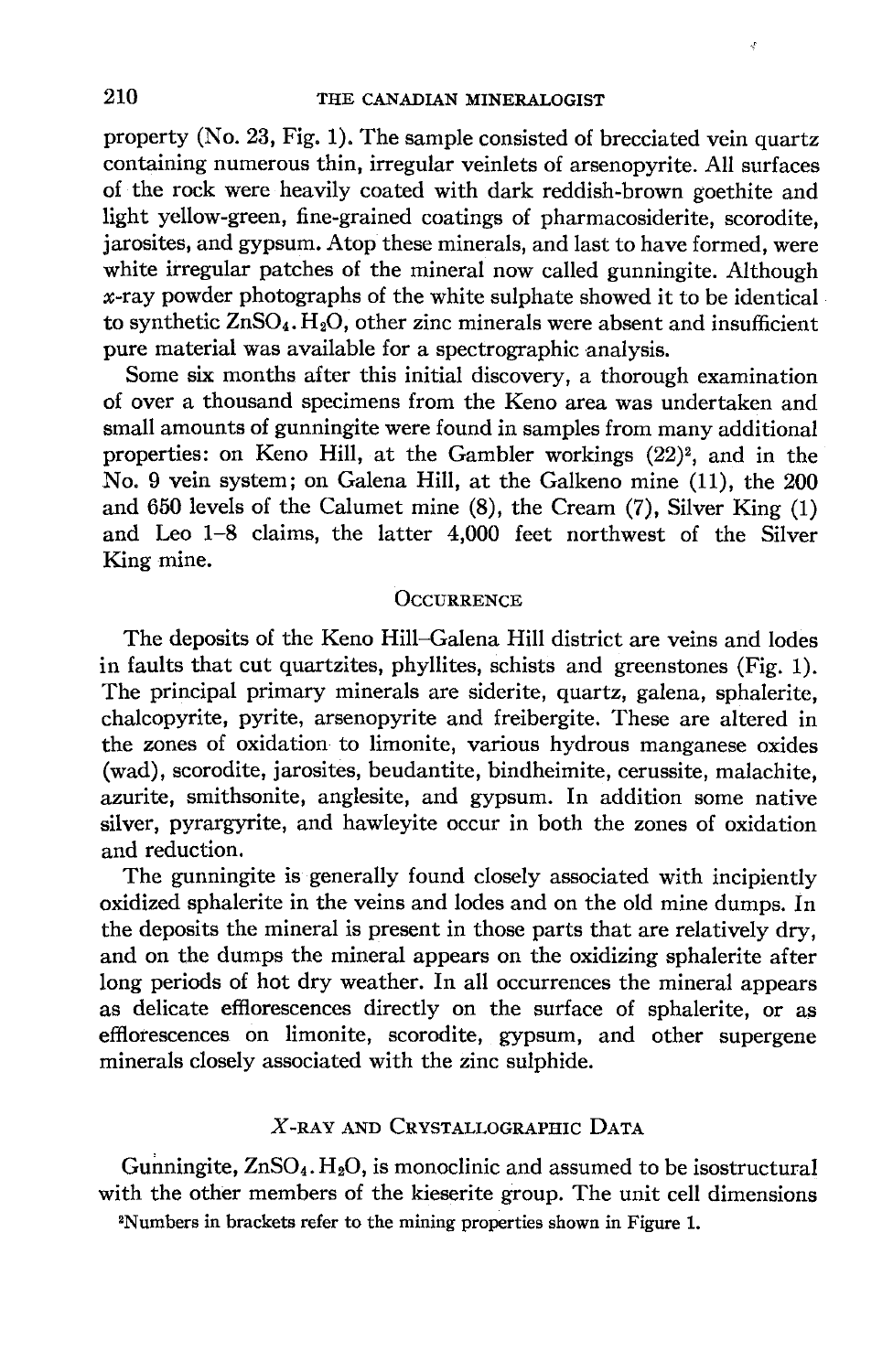

i.

FIG. 1.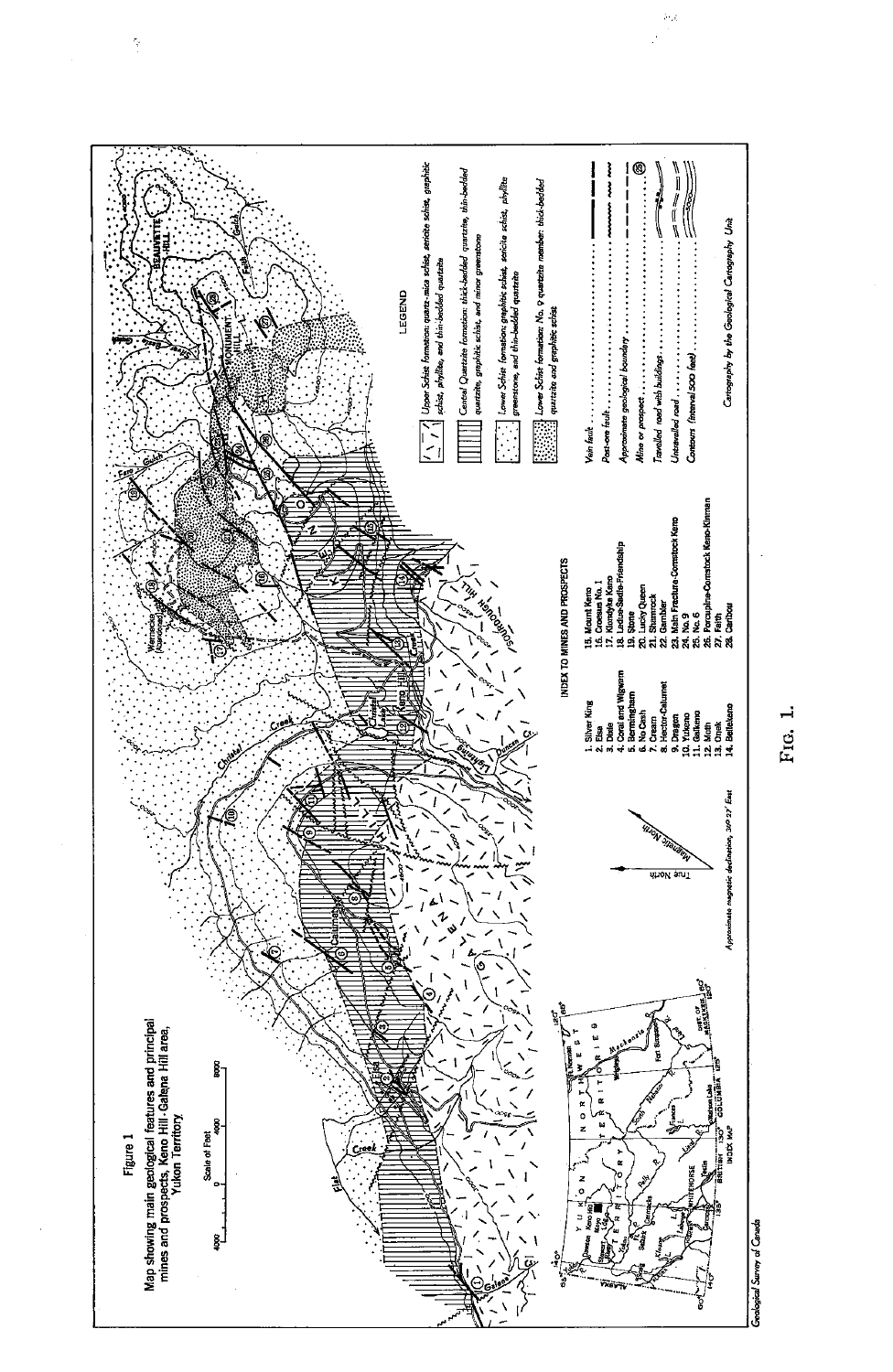and structure were calculated from the  $x$ -ray diffraction pattern by Pistorius (1961):

$$
a = 7.566 \pm 0.008 \text{ Å}; b = 7.586 \pm 0.008; c = 6.954 \pm 0.008
$$
  

$$
\beta = 115^{\circ} 56'; a:b:c = 0.9974:1:0.9167
$$

the space group is  $C_{2h}^6 - A^2/a$ . X-ray powder data for gunningite and its synthetic equivalent are listed in Table 1. The identification of the minerals of the kieserite group by x-ray powder method is made difficult by the similarity of the patterns of the various members. For purposes of identification in the present work, the group of reflections in the  $2\theta$ region shown in Figure 3 were found to be characteristic for the iron, manganese, and zinc members.

## PHYSICAL AND OPTICAL PROPERTIES

The natural mineral in all cases is so fine-grained as to be virtually cryptocrystalline. Colour and streak are white, and the lustre vitreous. The hardness is about  $2\frac{1}{2}$ . Synthetic ZnSO<sub>4</sub>. H<sub>2</sub>O has a specific gravity of 3.195 (pycnometer; Gmelin, 1956), in fair agreement with the calculated value of 3.321 assuming  $Z = 4$ . The mineral is rapidly soluble in cold water.

Refractive indices for the natural and artificial minerals are given below. The latter was prepared by dehydration of reagent grade heptahydrate at about 100'C. (see pyrolysis curve, Fig. 2).

> Synthetic  $\alpha' = 1.570; 1.576$   $\gamma' = 1.630$ <br>Calumet 200 level  $\alpha' = 1.577$   $\gamma' = 1.630$ Calumet 200 level  $\alpha' = 1.577$ maximum  $\gamma' - \alpha' = 0.06$



Frc. 2. Pyrolysis curve of zinc sulphate (Duval, 1953).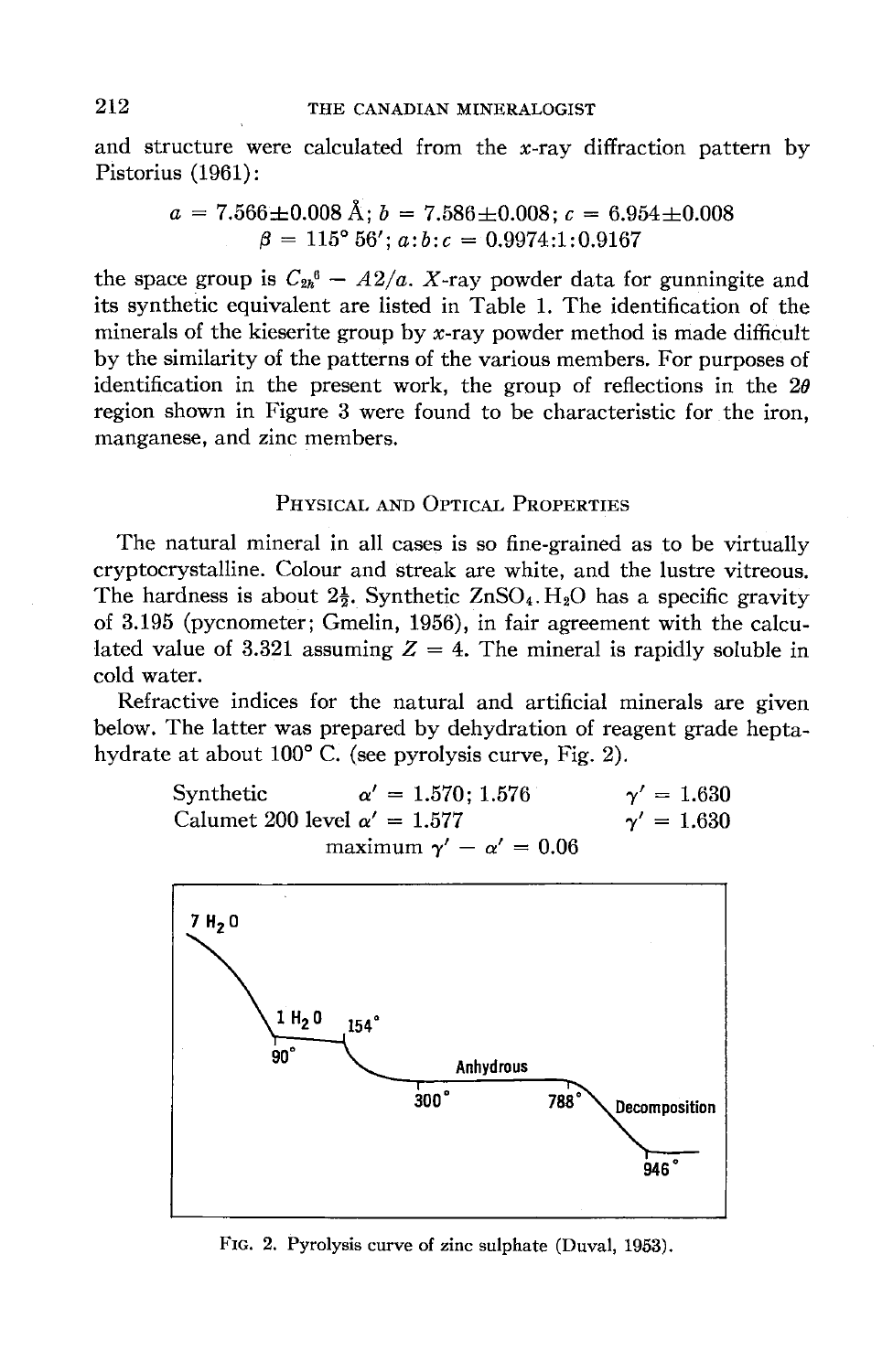**GUNNINGITE** 

Comparison with the other members of the kieserite group shows that the true birefringence of gunningite is probably about 0.06. All other minerals in the group are biaxial positive.

|                         | $\rm ZnSO_4. H_2O^a$<br>(Pistorius, 1961) |                                     | $ZnSO4$ . $H2Ob$<br>(synthetic, filtered | copper radiation) | Comstock-<br>Keno<br>(filtered<br>copper<br>radiation) |                  | Calumet<br>200 level<br>(filtered iron<br>radiation) |
|-------------------------|-------------------------------------------|-------------------------------------|------------------------------------------|-------------------|--------------------------------------------------------|------------------|------------------------------------------------------|
| Ι                       | $d$ (calc.) $\AA$                         | hkl                                 | $I(\mathrm{est.})$                       | $d$ (meas.) $\AA$ | $d$ (meas.) $\AA$                                      |                  | $I(est.)$ d(meas.)Å                                  |
| 40                      | 4.825                                     | 011                                 | (2)<br>ms                                | 4.78              | 4.80                                                   | 7                | 4.77                                                 |
| 53                      | 4.768                                     | 111                                 |                                          |                   |                                                        |                  |                                                      |
| 15                      | 3.793                                     | 020                                 | w                                        | 3.77              | 3.80                                                   | 2                | 3.78                                                 |
| 100                     | 3.428, 3.402                              | 111, 200                            | $\left(1\right)$<br>S                    | $3.40\,$          | 3.41                                                   | 10               | $3.40\,$<br>3.32                                     |
| 23<br>27                | 3.367<br>3.313                            | 211<br>120                          | w                                        | 3.33<br>3.29      | 3.36<br>3.32                                           | 3<br>3           | 3.29                                                 |
| 45                      | 3.068                                     | 202                                 | mw<br>(3)                                | 3.05              | 3.06                                                   | $\boldsymbol{6}$ | $3.05\,$                                             |
| 15                      | 2.563                                     | $12\overline{2}$                    | m<br>mw                                  | 2.55              | 2.56                                                   | $\boldsymbol{2}$ | 2.56                                                 |
| 38                      | 2.533                                     | 220                                 | (4)<br>m                                 | 2.51              | 2.52                                                   | 4                | 2.51                                                 |
| $\overline{\mathbf{3}}$ | 2.422                                     | 211                                 |                                          |                   |                                                        |                  |                                                      |
| $\overline{4}$          | 2.413                                     | 022                                 | ยขย                                      | 2.40              |                                                        | 1/2              | 2.41                                                 |
| 3                       | 2.386, 2.384                              | $31\overline{1}$ , $22\overline{2}$ |                                          |                   |                                                        |                  |                                                      |
| 10                      | $2.344\,$                                 | 031                                 | w                                        | 2.33              | 2.34                                                   | $2-$             | 2.33                                                 |
| $\overline{5}$          | 2.338                                     | 131                                 |                                          |                   |                                                        |                  |                                                      |
| 15                      | $2.196\,$                                 | $11\overline{3}$                    | (6)<br>$\boldsymbol{m}$                  | $2.19\,$          | 2.19                                                   | 3                | 4/2.19                                               |
| 3                       | 2.179                                     | 213                                 | f                                        |                   |                                                        |                  |                                                      |
| 10                      | $2.112\,$                                 | 131                                 | mw                                       | 2.10              | 2.10                                                   | $2^{\circ}$      | 2.10                                                 |
| 6                       | 2.098                                     | $23\overline{1}$                    |                                          |                   |                                                        |                  |                                                      |
| 8                       | $2.067\,$                                 | 122                                 | mw                                       | 2.05              | 2.06                                                   | $\bf 2$          | 2.05                                                 |
| 12                      | $1.973\,$                                 | 313                                 | $(7)$ *<br>т                             | 1.963             | 1.968                                                  | 3                | 1.968                                                |
|                         | 1.896                                     | 040                                 | w                                        | 1.898             | $1.902\,$                                              | 2                | 1.898                                                |
| 4                       | 1.878                                     | 402                                 |                                          |                   |                                                        |                  |                                                      |
| 3                       | 1.798                                     | 231                                 | mw                                       | 1.807             | 1.815                                                  | $\bf 2$          | 1.810                                                |
|                         | 1.738                                     | 204                                 | vwb                                      | 1.734             | 1.735                                                  | 1/2              | 1.737                                                |
|                         | 1.701                                     | 400                                 | w                                        | 1.698             | 1.705                                                  | 1                | 1.699                                                |
| 10                      | 1.683                                     | 422                                 | (5)<br>m                                 | 1.671             | 1.675                                                  | 3                | $1.673\,$                                            |
| 6                       | 1.657                                     | 240                                 | w                                        | 1.649             | 1.654                                                  | 1<br>2           | $1.650\,$<br>1.619                                   |
| 7<br>5                  | $1.622\,$<br>1.589                        | 042<br>333                          | m w                                      | 1.617<br>1.582    | 1.621<br>1.590                                         | $\boldsymbol{2}$ | 1.586                                                |
|                         | 1.552                                     | 420                                 | mw                                       | 1.555             | 1.557                                                  | 1                | 4.557                                                |
| $\overline{2}$          | 1.532, 1.531                              | $40\bar{4}$ , $32\bar{4}$           | w<br>ă<br>f                              | 1.524             |                                                        | 1/2              | 1.526                                                |
| $\overline{5}$          | 1.502                                     | 142                                 | mw                                       | 1.499             | 1.505                                                  | 2                | 1.500                                                |
| 4                       | 1.479                                     | Ť<br>213                            | f                                        | 1.468             |                                                        | $1/2 -$          | $1.469\,$                                            |
| $\overline{2}$          | 1.474, 1.473                              | 051, 151                            |                                          |                   |                                                        |                  |                                                      |
| 4                       | 1.455                                     | 340                                 | vw                                       | 1.449             | 1.455                                                  | 1                | 1.449                                                |
|                         | 1.435                                     | 433                                 | w                                        | $1.435\,$         | 1.440                                                  | 1                | 1.437                                                |
| 3                       | 1.411                                     | 151                                 |                                          | 11.414            | 1.399                                                  | 1/2              | 1.417)                                               |
|                         | 1.407                                     | 251                                 | wb                                       | 1.405             |                                                        | $1/2$ .          | 1.407                                                |
|                         | 1.350                                     | 242                                 | f                                        | 1.351             | 1.359                                                  | 1/2              | 1.356                                                |
|                         | 1.320                                     | $11\overline{5}$                    | <b>UW</b>                                | 1.327             | 1.333                                                  | 1/2              | 1.327                                                |
|                         | 1.310                                     | 124                                 | $\int\limits_f$                          | 1.312             |                                                        | 1/2              | 1.311                                                |
|                         | 1.305                                     | 251                                 |                                          | 1.298.            |                                                        | 1/2              | 1.297                                                |
| 5                       | 1.283, 1.281                              | 524, 244                            | mw                                       | 1.277             | 1.281                                                  | 2                | 1.277                                                |
|                         | 1.280                                     | 431                                 |                                          |                   |                                                        |                  |                                                      |
|                         | 1.266, 1.265                              | 440.153                             |                                          |                   |                                                        |                  |                                                      |
|                         | 1.264, 1.263                              | 060, 144                            | mw                                       | 1.261             | 1.266                                                  | 2                | 1.261                                                |
|                         | 1.263                                     | 313                                 |                                          |                   |                                                        |                  |                                                      |

TABLE 1. X-RAY POWDER DATA FOR GUNNINGITE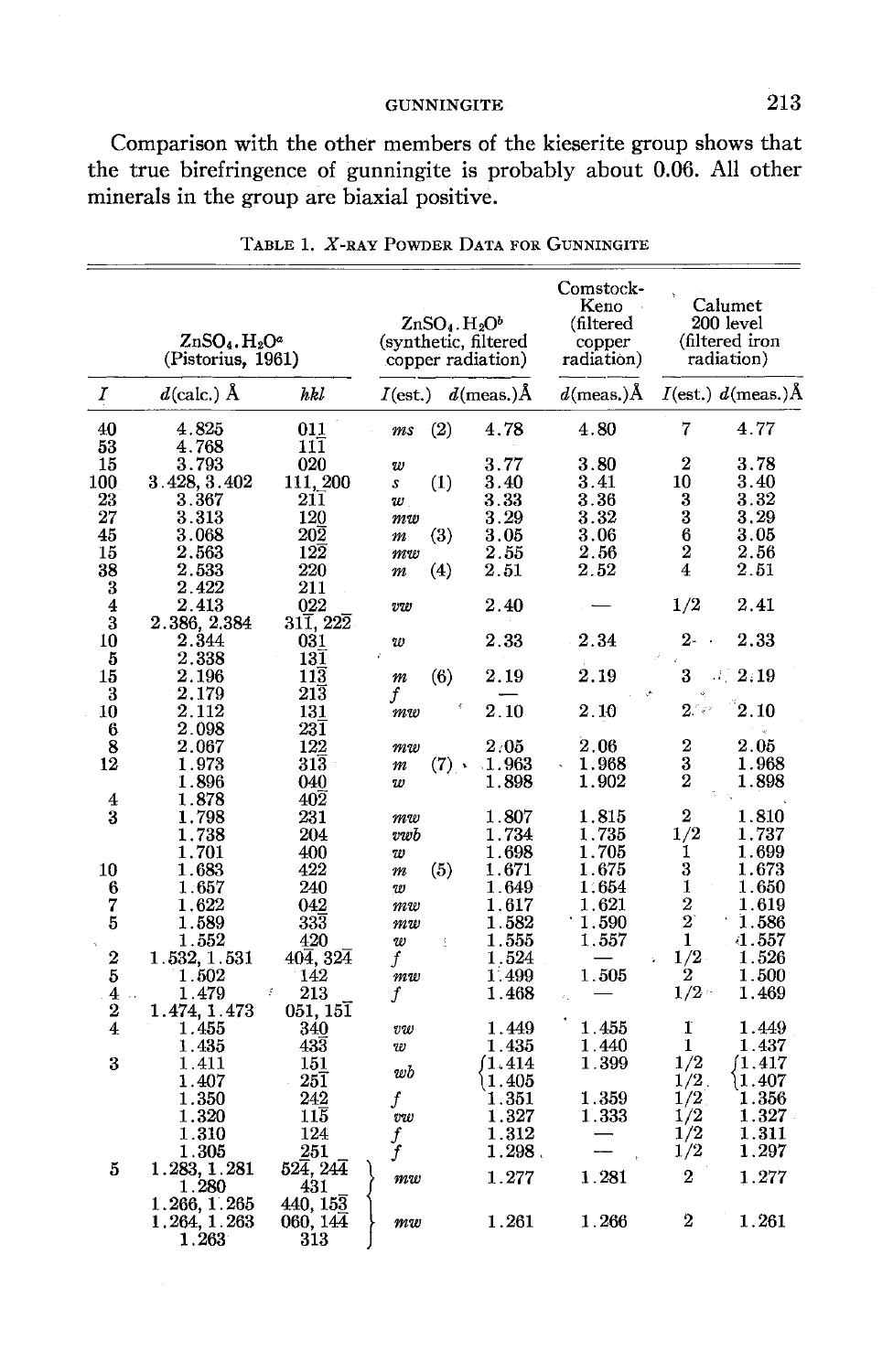|                  | $ZnSO4$ . H <sub>2</sub> O <sup><i>a</i></sup><br>(Pistorius, 1961) |     | $ZnSO4$ . $H2Ob$<br>(synthetic, filtered<br>copper radiation) |        | Comstock-<br>Keno<br>(filtered<br>copper<br>radiation) | Calumet<br>200 level<br>(filtered iron<br>radiation) |                        |
|------------------|---------------------------------------------------------------------|-----|---------------------------------------------------------------|--------|--------------------------------------------------------|------------------------------------------------------|------------------------|
| $\boldsymbol{I}$ | $d$ (calc.) $\AA$                                                   | hkl | $I(\mathrm{est.})$                                            |        | $d$ (meas.) $\AA$ $d$ (meas.) $\AA$                    |                                                      | $I(est.)$ d(meas.) $A$ |
|                  |                                                                     |     | vwb                                                           | 1.244  | 1.251                                                  | 1                                                    | 1.243                  |
|                  |                                                                     |     | $\frac{f}{f}$                                                 | 1.227  |                                                        | 1/2                                                  | 1.227                  |
|                  |                                                                     |     |                                                               | 1.216  |                                                        | 1/2                                                  |                        |
|                  |                                                                     |     | vw                                                            | 1.198  | 1.203                                                  | 1/2                                                  | 1.197                  |
|                  |                                                                     |     | vw                                                            | 1.180  |                                                        |                                                      |                        |
|                  |                                                                     |     | vw                                                            | 1.165  | 1.165                                                  |                                                      |                        |
|                  |                                                                     |     | $\boldsymbol{f}$                                              | 1.140  | 1.144                                                  |                                                      |                        |
|                  |                                                                     |     | f                                                             | 1.124  |                                                        |                                                      |                        |
|                  |                                                                     |     | vw                                                            | 1.099  | 1.104                                                  |                                                      |                        |
|                  |                                                                     |     |                                                               | 1.087  | 1.089                                                  |                                                      |                        |
|                  |                                                                     |     |                                                               | 1.052  | $1.056\,$                                              |                                                      |                        |
|                  |                                                                     |     | $\begin{array}{c} w\\ f\\ f \end{array}$                      |        |                                                        |                                                      |                        |
|                  |                                                                     |     |                                                               | 1.019  | 1.021                                                  |                                                      |                        |
|                  |                                                                     |     | vw                                                            | 1.010  | 1.013                                                  |                                                      |                        |
|                  |                                                                     |     |                                                               |        |                                                        |                                                      |                        |
|                  |                                                                     |     | $\frac{f}{f}$                                                 |        |                                                        |                                                      |                        |
|                  |                                                                     |     | vw                                                            | 0.9806 |                                                        |                                                      |                        |
|                  |                                                                     |     | w                                                             | 0.9723 |                                                        |                                                      |                        |

#### TABLE 1. X-RAY POWDER DATA FOR GUNNINGITE

"Intensities obtained with Philips diffractometer on pure synthetic material by Pistorius (1961), whose unit cell dimensions were used to calculate the additional indices

not accompanied by intensities.<br>
"Baker's reagent grade ZnSO<sub>4</sub>.7H<sub>2</sub>O dehydrated to the monohydrate. All films (columns 2, 3, 4) taken with 57.3 mm. dia. cameras; only  $K\alpha_1$  lines recorded below  $d = 1.40$ . Intensities are visual estimations. Comstock-Keno gunningite (column 3) contains a small but undertermined quantity of manganese in substitution for zinc.<br>The Calumet gunningite (column 4) is the first specimen shown in the table of spectrographic analyses.

## CHEMICAL DATA

Insufficient gunningite was available for a chemical analysis. As the mineral is closely associated with sphalerite, considerable precaution was observed in preparing the samples used for the spectrographic analysis given in Table 2. Carbon electrodes were directly loaded with material carefully picked off the specimens with the blunted tip of a fine sewing needle. It was possible to obtain good samples in this manner as the

| Description            | Major    | Minor | Trace      | <b>Faint Trace</b> |
|------------------------|----------|-------|------------|--------------------|
| Calumet 200 level      |          |       |            |                    |
| Calumet 200 level      | Zn<br>Zn |       | Si, Cu, Mn | Mg<br>Mg, Cu, Si   |
| Leo $1 - 8$            | Zn       |       |            | $Mg$ , Cu, Si      |
| Synthetic <sup>a</sup> | Zn       |       | Si. Cu     | Μg                 |

TABLE 2. SPECTROGRAPHIC ANALYSES OF GUNNINGITE

"Baker's reagent grade ZnSO<sub>4</sub>.7H<sub>2</sub>O dehydrated to the monohydrate.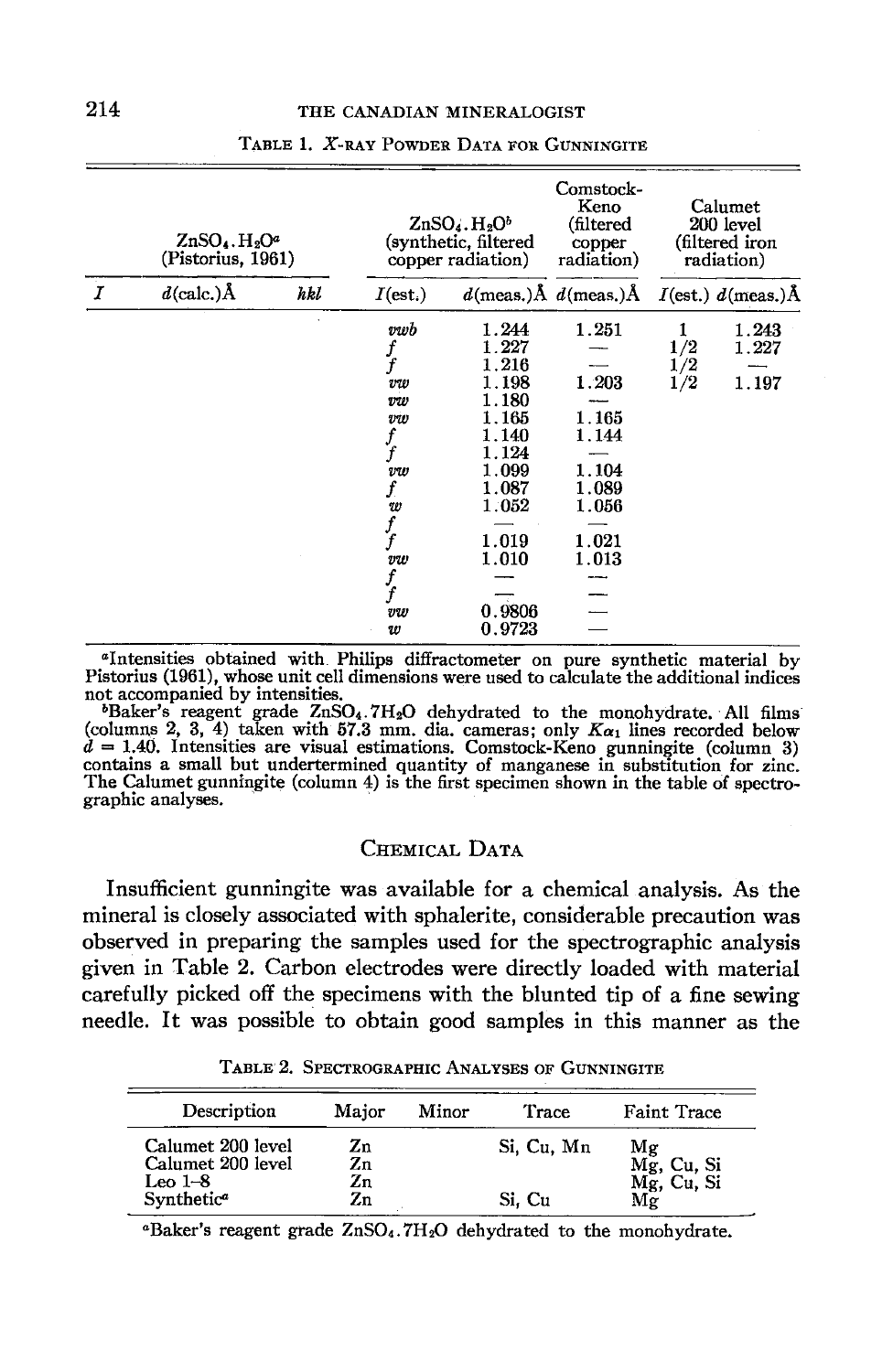effiorescences do not cling to the rock surface, but are loosened at the slightest touch. Hand picking of the selected material was done under a 50X binocular microscope.

Two specimens of gunningite from the same locality in the Calumet mine 200level were immersed in a beaker of distilled water for 30 seconds, a sufrcient time to dissolve the sulphate from the rock surface. The solution was passed through fine filter paper (No. 42), gently evaporated, dehydrated to the monohydrate, and the metallic elements quantitatively determined by x-ray fluorescence analysis (Table 3). Discoloration of the precipitate indicated that some oxidation of iron had taken place. The coincidence of the theoretical and analytical values reported below is frankly regarded as being unusual for the  $x$ -ray method.

TABLE 3. X-RAY FLUORESCENCE ANALYSIS OF GUNNINGITE PRECIPITATE

| $ZnSO4$ . H <sub>2</sub> O     |                                           | Calumet mine                                                          |  |  |
|--------------------------------|-------------------------------------------|-----------------------------------------------------------------------|--|--|
| ZnO<br>SO.<br>H <sub>2</sub> O | (theoretical)<br>45.35c<br>44.61<br>10.04 | (ZnO<br>40.8<br>JMnO<br>3.1<br>$-45.5$<br>1.0<br>$ {\rm FeO} $<br>0.6 |  |  |

X-ray fluorescence determination by G. R. Lachance. Spectrographic analysis shows additional Ca, Mg, Si (0.01–0.1%); Co, Ba, Cu, Al, Ag, Ni, Pb, B  $(<.01\%)$ .

## RELATIONSHIP OF GUNNINGITE TO OTHER MEMBERS OF THE KIESERITE GROUP

It is probable that considerable mutual substitution of cations takes place among kieserite  $(MgSO_4,H_2O)$ , szomolnokite  $(FeSO_4,H_2O)$ , and szmikite ( $MnSO<sub>4</sub>$ ,  $H<sub>2</sub>O$ ). The relationships of these minerals to gunningite were studied by means of synthetic preparations formed by dissolving in water weighed samples of the monohydrate sulphates, and evaporating the solutions at approximately  $90-100$  C°. While the chemical compounds encountered in these precipitates are not considered to be accurately representative of what may occur in nature, nevertheless some interesting relationships become apparent as the amount of substituting cation is increased (Table 4). The ratios shown below are expressed as weight ratios of the monohydrate sulphates, *i.e.*, 15 mg. of  $FeSO<sub>4</sub>$ . H<sub>2</sub>O added to 30 mg. of  $ZnSO<sub>4</sub>$ . H<sub>2</sub>O is shown as Fe:  $Zn = 1:2$ . The products were readily identified by their  $x$ -ray powder patterns as the transformation from one species to another is accompanied by an abrupt change in the characteristic reflections shown in Figure 3.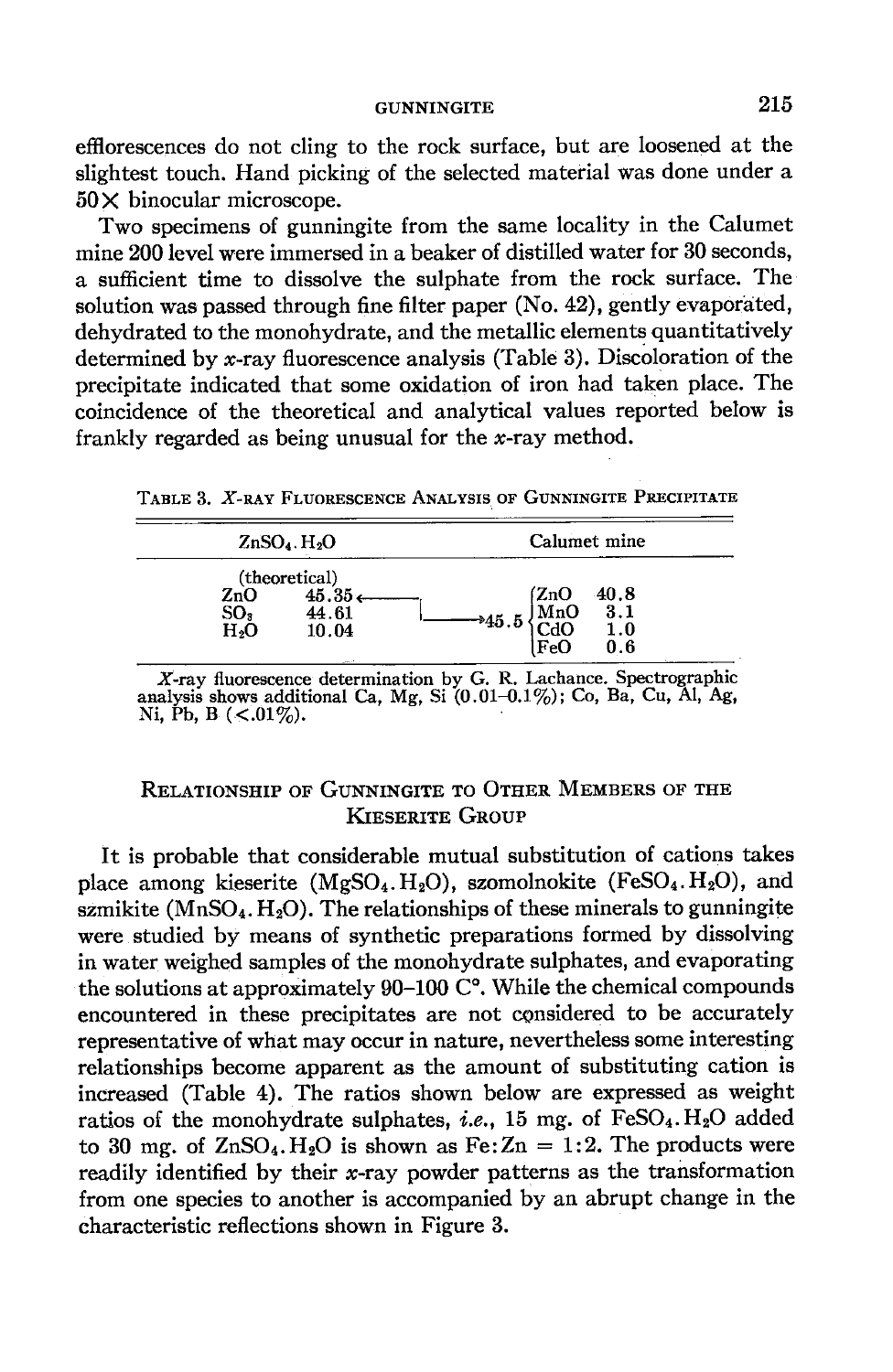

FIG. 3. X-ray powder patterns of the kieserite group minerals. (A) (from top) Szmikite, synthetic. (B) Szomolnokite, Tyrol. (C) Kieserite, Wathlingen, Germany. (D) Gunningite, Keno Hill. (E) Synthetic  $ZnSO_4,H_2O$ . All films taken with 57.3 mm. dia. cameras and manganese-filtered iron radiation. The group of reflections between two notches serve to distinguish szomolnokite and szmikite from each other, as well as from kieserite or gunningiie.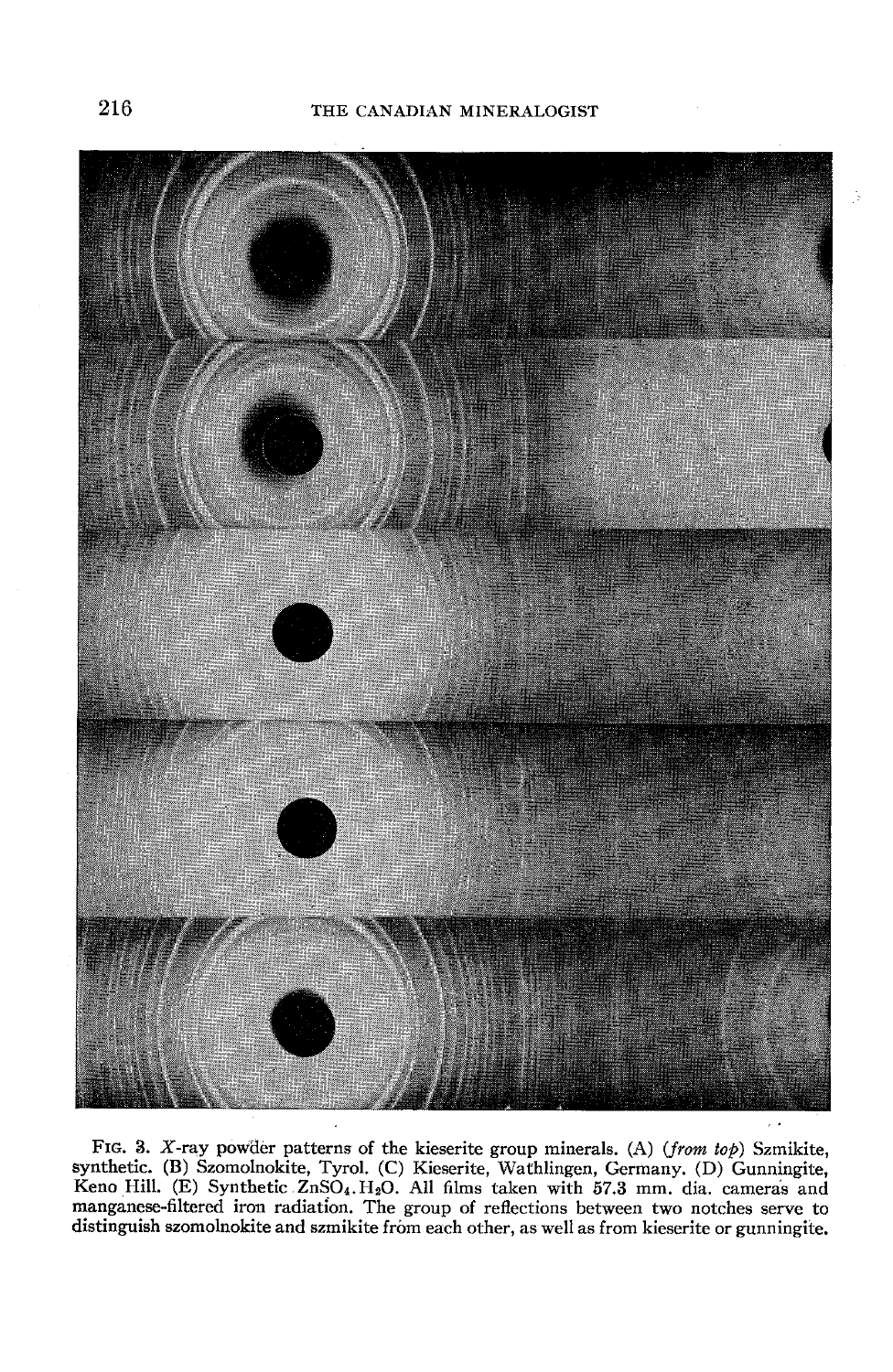| Ratio        |     |                                                | Product formed           |
|--------------|-----|------------------------------------------------|--------------------------|
|              |     | Mol. $\%$ MnSO <sub>4</sub> . H <sub>2</sub> O |                          |
| Zn:Mn        | 8:1 | 11<br>19                                       | gunningite<br>gunningite |
| Zn:Mn        | 4:1 |                                                | szmikite                 |
| $Zn: Mn$ 7:3 |     | 29                                             |                          |
| $Z_n$ : Mn   | 3:2 | 39                                             | szmikite                 |
|              |     | Mol. $\%$ FeSO <sub>4</sub> . H <sub>2</sub> O |                          |
| -Zn:Fe       | 2:1 | 32                                             | gunningite               |
| $Zn$ : Fe    | 1:1 | 49                                             | gunningite               |
| Zn:Fe        | 1:2 | 65                                             | szomolnokite             |
| Zn:Fe        | 2:5 | 70                                             | szomolnokite             |

TABLE 4. PRODUCTS FORMED BY EVAPORATION OF SULPHATE **SOLUTIONS** 

 $\mathcal{V}_0$ 

Though not thoroughly investigated, magnesium is apparently capable of adopting a similar substitutional role.

Comparison of the  $x$ -ray powder photographs obtained from the above synthetic preparations leads to these conclusions: (1) considerable amounts of iron and manganese may be substituted for zinc in gunningite. (2) A continuous series apparently exists between  $FeSO<sub>4</sub>$ .  $H<sub>2</sub>O$  and  $MnSO<sub>4</sub>$ . H<sub>2</sub>O with ZnSO<sub>4</sub>. H<sub>2</sub>O. (3) The presence of a large quantity of iron in gunningite produces no change in cell edge and is not detectable by the film method. In marked contrast, significant increases in cell dimensions accompany the addition of manganese.

## ASSOCIATED SULPHATES IN THE KENO HILL AREA

Additional members of the kieserite group occurring in the area are szomolnokite and szmikite, the former identified only from the 900 level of the Calumet mine. Relatively pure szmikite is sparingly distributed in several levels of the same mine.

. Several grams of white and flesh-coloured efflorescences collected from specimens on the dump of the Silver King property ate szmikites free of iron and unusually rich in zinc. The Silver King samples also contain admixed ilesite  $(MnSO<sub>4</sub>.4H<sub>2</sub>O)$  of similar composition.

Although the tetrahydrate sulphate of zinc  $(ZnSO<sub>4</sub>.4H<sub>2</sub>O)$  has not yet been identified from the Keno area, the mineral was found during the present study in association with bianchite  $(ZnSO_4.6H_2O)$  from Goslar, Germany. The  $x$ -ray powder pattern of the tetrahydrate is almost identical to that of  $FeSO_4.4H_2O$ , the minerals presumably being isostructural. It is likely that the zinc sulphate is much more common than is implied by the fact that the species has never been described as a new one.